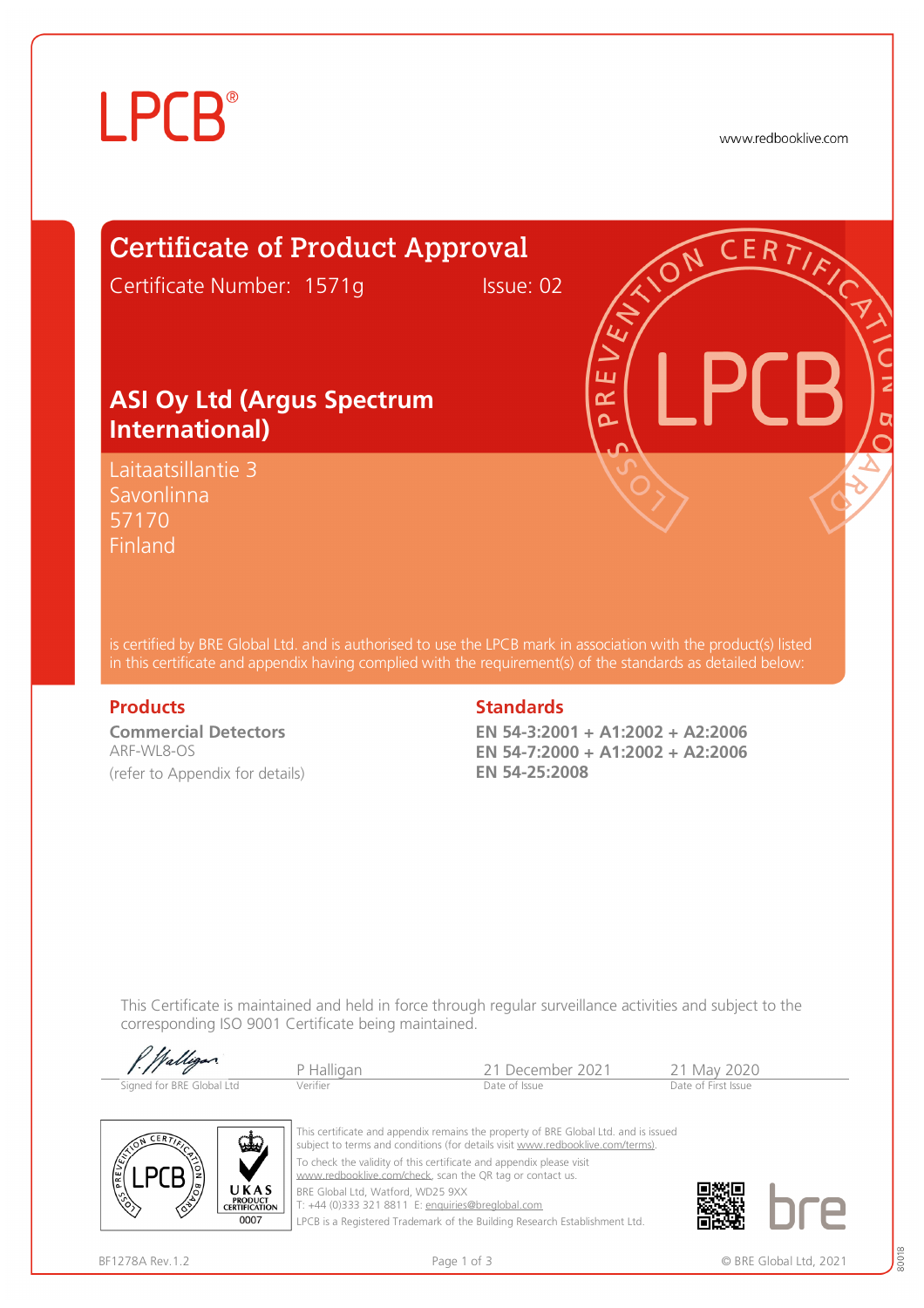# **LPCB**®

## Appendix to Certificate No: 1571g Issue: 02 **ASI Oy Ltd (Argus Spectrum International)**

Certified Product Description LPCB Ref.No. ARF-WL8-OS | Wireless Optical Smoke Detector with Type A Built-in Sounder Notes: 1. Meets the requirements of EN 54-3:2001 for the following tones: - One tone Steady, 3500Hz (On) - One tone Meander, 3500Hz (1s On / 1s Off) - One tone Meander, 3500Hz (2s On / 2s Off) - Two tone, 3500Hz & 2150Hz (1s / 1s) - Two tone, 3500Hz & 2150Hz (0.4s / 0.4s) - One tone intermittent, 3500Hz (0.2s On / 1.3s Off) 2. Approved to EN54-7 at the following sensitivity settings: - High - Normal - Low 3. The device must be used with the following batteries only: - Primary – CR123A (3V) - Secondary – CR123A (3V) 1571g/01

This Certificate is maintained and held in force through regular surveillance activities and subject to the corresponding ISO 9001 Certificate being maintained.

|                                                                               | P Halligan                                                                                                                                                            | 21 December 2021 | 21 May 2020         |  |
|-------------------------------------------------------------------------------|-----------------------------------------------------------------------------------------------------------------------------------------------------------------------|------------------|---------------------|--|
| Signed for BRE Global Ltd                                                     | Verifier                                                                                                                                                              | Date of Issue    | Date of First Issue |  |
| $CER$ $\overline{D}$<br><b>voter</b>                                          | This certificate and appendix remains the property of BRE Global Ltd. and is issued<br>subject to terms and conditions (for details visit www.redbooklive.com/terms). |                  |                     |  |
| PREVENT                                                                       | To check the validity of this certificate and appendix please visit<br>www.redbooklive.com/check, scan the QR tag or contact us.                                      |                  |                     |  |
| /ඊ/<br>UKAS<br>$\binom{6}{5}$<br><b>PRODUCT</b><br>∕ॐ<br><b>CERTIFICATION</b> | BRE Global Ltd, Watford, WD25 9XX<br>T: +44 (0)333 321 8811 E: enquiries@breglobal.com                                                                                |                  |                     |  |

LPCB is a Registered Trademark of the Building Research Establishment Ltd.

0007

80018